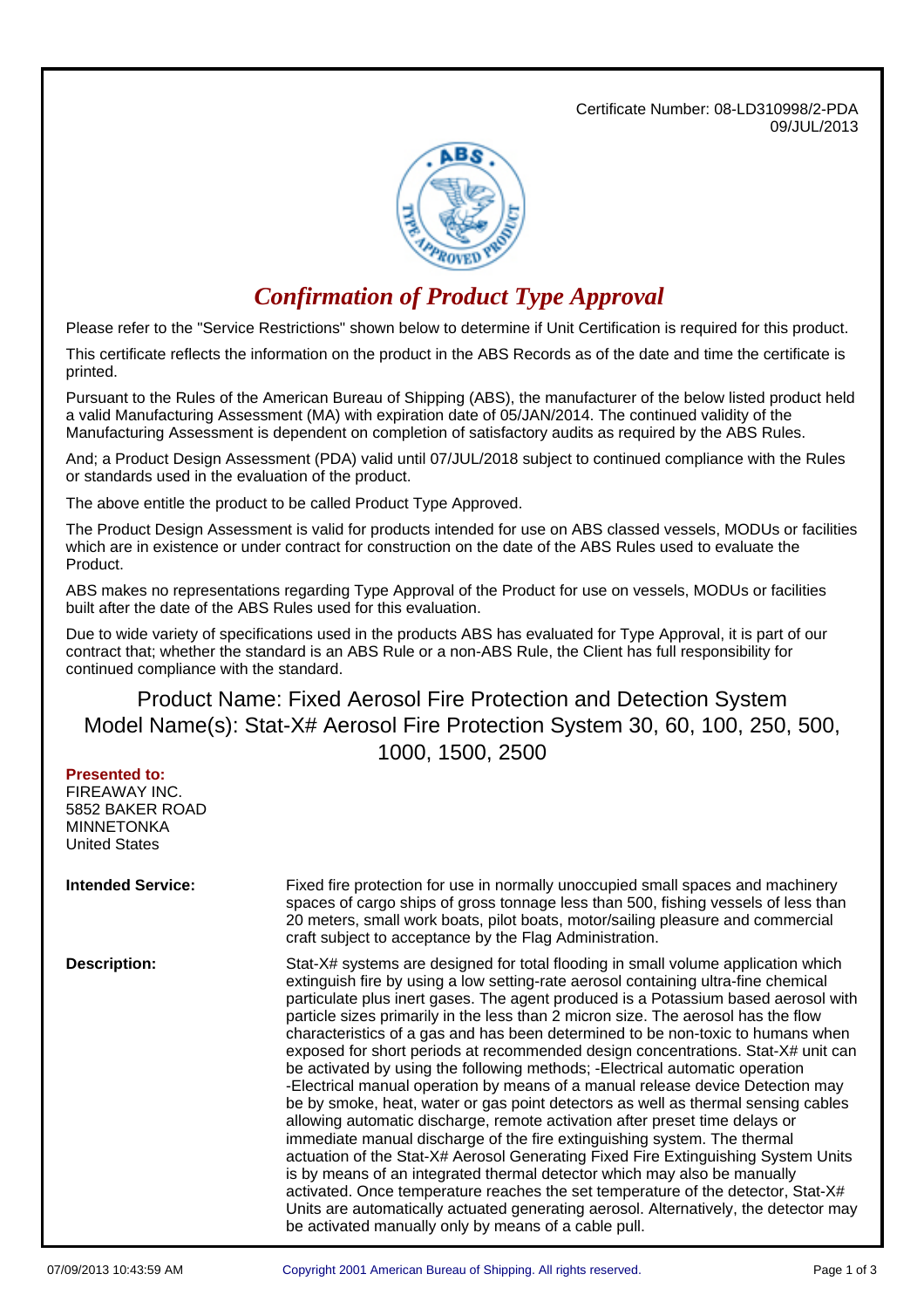| <b>Ratings:</b>               | - Maximum height of the protection space : 4.88 m - Minimum design density :<br>97g/m# (Class A), 62g/m# (Class B) - Storage temperature range : -54#C and<br>+54#C - Operating temperature range : 0#C and +54#C - Humidity range of<br>application : 0 ~ 98% See attached for details of the Automatic Aerosol Generators<br>and Aerosol Generators                                                                                                                                                                                                                                                                                                                                                                                                                                                                                                                                                                                                                                                                                                                                                                                                                                                                                                                                                                                                                                                                                                                                                                                                                                                                                                                                                                                                                                                                                                                                                                                                                                                                                                                                                                                                                                                                                                                                                                                                                                                                                                                                                                                                                                                                                                                                                                                                                                                                                                  |
|-------------------------------|--------------------------------------------------------------------------------------------------------------------------------------------------------------------------------------------------------------------------------------------------------------------------------------------------------------------------------------------------------------------------------------------------------------------------------------------------------------------------------------------------------------------------------------------------------------------------------------------------------------------------------------------------------------------------------------------------------------------------------------------------------------------------------------------------------------------------------------------------------------------------------------------------------------------------------------------------------------------------------------------------------------------------------------------------------------------------------------------------------------------------------------------------------------------------------------------------------------------------------------------------------------------------------------------------------------------------------------------------------------------------------------------------------------------------------------------------------------------------------------------------------------------------------------------------------------------------------------------------------------------------------------------------------------------------------------------------------------------------------------------------------------------------------------------------------------------------------------------------------------------------------------------------------------------------------------------------------------------------------------------------------------------------------------------------------------------------------------------------------------------------------------------------------------------------------------------------------------------------------------------------------------------------------------------------------------------------------------------------------------------------------------------------------------------------------------------------------------------------------------------------------------------------------------------------------------------------------------------------------------------------------------------------------------------------------------------------------------------------------------------------------------------------------------------------------------------------------------------------------|
| <b>Service Restrictions:</b>  | 1) The Stat-X# fixed aerosol system is suitable for installation in normally<br>unoccupied spaces containing fuel having a flash point of not less than 43#C<br>(closed up test), of vessels of less than 24 meters load line length, where the space<br>to be protected does not exceed deck height of 4.88 meters, or an area of<br>116.21 m#, with a maximum volume of 100 m#. 2) The Stat-X# units are not<br>suitable for the following hazards or where the following materials may be present:<br>Class A material that burn with deep-seated characteristics (wood fibre, cotton<br>etc.), electrical equipment operating over 40,000 V, metal Hydrides, Pyrophoric<br>substances, and Chemical substances that smoulder and burn without air, metal<br>powders (magnesium, titanium, etc.), environments rated Hazardous (explosive<br>atmospheres). 3) System design and installation shall be done in accordance with<br>the Stat-X# Fire Suppression Systems Design, Installation, Operation &<br>Maintenance Manual, Version 1.3.4, Issued November 2011 (Part No. 19000) or<br>Automatic Unit Fire Suppression Systems Design, Installation, Operation &<br>Maintenance Manual, Version 1.3, Issued March 2013 (Part No. 19002). 4) In area<br>where personnel may be present the system must employ a pre-discharge alarm,<br>30 second time delay, and provision for system isolation and manual only<br>activation whenever personnel are in the protected area. 5) Acceptance by the<br>Flag Administration is required prior to fitting onboard vessels. 6) These Aerosol<br>Units are not to be fitted on vessels certified under SOLAS. 7) The discharge of the<br>Aerosol system shall be prevented by means of a system isolation switch or other<br>means, that shall be manually operated when personnel are present within the<br>protected compartment or adjacent areas which could be rendered hazardous by<br>the discharge of the system. The system isolation switch shall be located outside<br>the protected area close to the system control panel or adjacent to the main<br>entrance to the space protected and shielded from accidental operation. While the<br>system isolate switch is active and the discharge of the system is inhibited, the fire<br>detection and alarm system (if required) shall continue to function. The system<br>shall return to full manual control when the switch is reactivated. The operation of<br>the isolation switch shall initiate a visual indicator at the system control panel. 8)<br>Unit Certification is not required for this product. If the manufacturer or purchaser<br>request an ABS Certificate for compliance with a specification or standard, the<br>specification or standard, including inspection standards and tolerances, must be<br>clearly defined. |
| <b>Comments:</b>              | 1) The Stat-X# fixed aerosol system is considered suitable for installation in<br>normally unoccupied spaces containing fuel having a flash point of not less than 43<br>#C (closed cup test). Each configuration, control and external connection to fire<br>detectors is to be specifically approved. 2) For each installation, the following<br>details are to be submitted to the local ABS Technical office for review: (a) The<br>schematic arrangement of the system. (b) Aerosol generator types, sizes,<br>quantities and locations. (c) Details of the material specifications, wiring diagrams<br>and sources of power for the release systems and alarms. (d) Calculations of the<br>quantity of agent required for the protected space. (e) Certification for certified<br>components. (f) Manuals and instructions for operation, safety, maintenance and<br>testing. (g) Protocols for testing and inspection of the system. 3) Means are to be<br>provided to close all openings, which may admit air into the protected space. 4)<br>Clear and legible safety labels are to be placed at all the entrances to the protected<br>space, inside the protected space, at the system isolation switch and the manual<br>release point. 5) Simple operation instructions are to be placed at the system<br>operating position. 6) Clear and legible instructions for installation, maintenance,<br>testing and operation, applicable for the specific system fitted on the vessel shall<br>be issued for conclusion in a manual or folder, to be retained onboard the vessel<br>for use by the operating crew.                                                                                                                                                                                                                                                                                                                                                                                                                                                                                                                                                                                                                                                                                                                                                                                                                                                                                                                                                                                                                                                                                                                                                                                                                              |
| <b>Notes / Documentation:</b> | Stat-X Design, Installation Operation and Maintenance Manual for Fire<br>Suppression Systems Version 1.3.4., Issued November 2011 (Part No. 19000).<br>Stat-X Design, Installation Operation and Maintenance Manual for Automatic Fire<br>Suppression Systems Version 1.3, Issued March 2013 (Part No. 19002). MCA fire<br>test for condensed aerosol fire extinguishing systems (test date: 12 June 2006)<br>MCA Certificate of inspection and tests, renewed on 10 January 2012. MCA File                                                                                                                                                                                                                                                                                                                                                                                                                                                                                                                                                                                                                                                                                                                                                                                                                                                                                                                                                                                                                                                                                                                                                                                                                                                                                                                                                                                                                                                                                                                                                                                                                                                                                                                                                                                                                                                                                                                                                                                                                                                                                                                                                                                                                                                                                                                                                            |